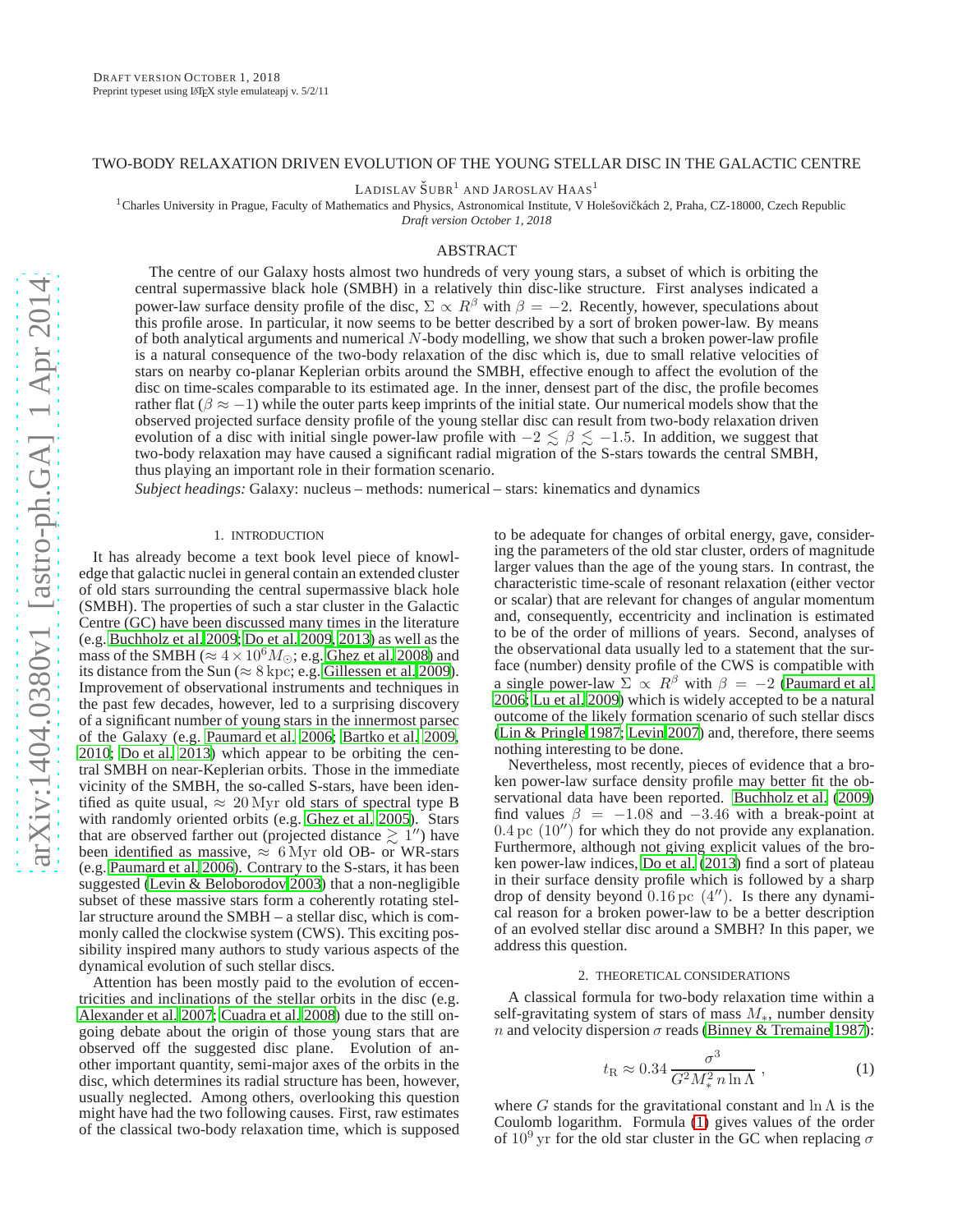$\sqrt{G M_{\bullet}/R}$ : with Keplerian orbital velocity around the SMBH,  $\sigma \approx v_K \equiv$ 

$$
t_{\rm R}(R) \approx \frac{0.2}{\ln \Lambda} \left(\frac{N(R)}{10^5}\right)^{-1} \left(\frac{M_{\bullet}}{4 \times 10^6 M_{\odot}}\right)^{-1/2} \times \left(\frac{M_{\bullet}/M_{\ast}}{10^6}\right)^2 \left(\frac{R}{0.04 \,\rm pc}\right)^{3/2} \,\rm Gyr \,. \tag{2}
$$

Here,  $N(R) \approx n R^3$  denotes the number of stars below radius R. The situation is, however, different if we consider a thin stellar disc whose density (both mass and number) exceeds the density of the old nuclear star cluster. At the same time, and more importantly, relative velocities of stars within the coherently rotating disc are much smaller than their orbital velocity. Both these facts lead to a considerable (orders of magnitude) shortening of the two-body relaxation time-scale within a thin stellar disc with respect to what could be inferred from the parameters of the old star cluster.

The theory of relaxation of thin discs of bodies driven by their mutual gravitational interaction has already been well established in the context of protoplanetary discs. Let us thus forward the reader to the paper [Stewart & Ida \(2000\)](#page-5-7) which summarises different theoretical approaches to the problem. The authors derive equation (4.10) for temporal evolution of the mean square eccentricity which can be rewritten in the form

<span id="page-1-0"></span>
$$
\frac{\mathrm{d}\langle e^2 \rangle}{\mathrm{d}t} = \frac{\langle e^2 \rangle}{T_{\text{char}}} \quad \text{with} \quad T_{\text{char}} = \frac{0.06}{\alpha} \frac{\langle e^2 \rangle^2}{\Omega \Sigma R^2} \left( \frac{M_{\bullet}}{M_{*}} \right)^2 , \tag{3}
$$

where  $M_*$  is the mass of individual bodies in the disc (stars in our case),  $M_{\bullet}$  is the mass of the central body which dominates the gravitational potential (the SMBH),  $\Sigma$  is the surface number density of the (stellar) disc and  $\Omega \equiv \sqrt{GM_{\bullet}/R^3}$  is the Keplerian angular velocity;  $\alpha$  is a numerical factor of the order of unity which can be tuned by comparison with  $N$ -body integration. [Stewart & Ida](#page-5-7) [\(2000\)](#page-5-7) report  $\alpha = 2$  as a suitable choice and we will adopt this value hereafter.

 $T_{\text{char}}$  introduced in [\(3\)](#page-1-0) approximately corresponds to the time required for  $\langle e^2 \rangle$  to grow by a factor of two and, due to its dependence upon  $\langle e^2 \rangle$ , it may be arbitrarily short. A better sense of the characteristic time-scale is obtained by integration of equation [\(3\)](#page-1-0) which gives the time for mean square eccentricity to grow from initial (nearly zero value) to  $\langle e^2 \rangle$ :

<span id="page-1-1"></span>
$$
t(\langle e^2 \rangle) = \int_0^{\langle e^2 \rangle} \frac{\mathrm{d}t}{\mathrm{d}\langle e^2 \rangle} \,\mathrm{d}\langle e^2 \rangle = 0.015 \frac{\langle e^2 \rangle^2}{\Omega \,\Sigma R^2} \left(\frac{M_\bullet}{M_*}\right)^2 \,. \tag{4}
$$

For a stellar disc of total mass  $M_d$  and radial surface density profile  $\Sigma \propto R^{-2}$  ranging from  $R_{\rm in}$  to  $R_{\rm out}$ , formula [\(4\)](#page-1-1) gives

<span id="page-1-2"></span>
$$
t(\langle e^2 \rangle) \approx 1.2 \ln \left( \frac{R_{\rm out}}{R_{\rm in}} \right) \left( \frac{R}{0.04 \,\rm pc} \right)^{3/2} \left( \frac{M_{\bullet}/M_*}{10^6} \right) \times
$$

$$
\left( \frac{M_{\bullet}/M_{\rm d}}{1000} \right) \left( \frac{M_{\bullet}}{4 \times 10^6 M_{\odot}} \right)^{-1/2} \left( \frac{\langle e^2 \rangle}{0.01} \right)^2 \,\rm Myr(5)
$$

We see that at least for the inner parts of the young stellar disc in the Galactic Centre, the characteristic time for change of orbital elements is comparable to its age.

One of the methods discussed by [Stewart & Ida](#page-5-7) [\(2000\)](#page-5-7) that led to derivation of formula [\(3\)](#page-1-0) is based on evaluation of diffuse coefficients in the Fokker-Planck equation, quadratic in velocity. These were then transformed to changes in square of eccentricity and inclination. As the orbital energy is also a quadratic form of velocity, it is reasonable to expect that the characteristic time for evolution of the radius of the orbit is similar to that expressed in eqs. [\(4\)](#page-1-1) and [\(5\)](#page-1-2). Consequently, we expect that radial density profile of the stellar disc in the GC may have changed during its life-time. Let us note that our assumption about the evolution of semi-major axes goes beyond the analytical work of [Stewart & Ida \(2000](#page-5-7)) and it requires justification by a suitable numerical model which we present below.

The rate of radial migration has to be a function of the radial density profile which determines strength of the two-body relaxation. A stationary solution requires a bulk accretion rate independent of radius R, i.e.  $\Sigma a (da/dt) = \text{const.}$  One possible candidate for the stationary disc density profile is the [Bahcall & Wolf](#page-4-9) [\(1976\)](#page-4-9) solution with distribution function of semi-major axes  $\mathcal{N}_a \propto a^{1/4}$  which implies  $\Sigma(R) \propto R^{-3/4}$ . In spite of that this solution was derived under the assumption of spherical symmetry, underlying energetic balance arguments are not affected by this assumption. Bearing this caveat in mind we may further speculate that due to rather strong radial dependence of the characteristic time, the stationary solution would settle in the inner parts of the disc, while the outer parts would still keep imprints of the initial state. Hence, for initial  $\Sigma(R) \propto R^{-2}$  which clearly differs from the expected stationary state, we would obtain a broken power-law surface density profile of the stellar disc.

#### 3. NUMERICAL MODEL

<span id="page-1-3"></span>In order to investigate evolution of the disc density profile, we set up a model integrated numerically by means of direct N-body integration code NBODY6 [\(Aarseth 2003](#page-4-10)). With respect to the original publicly available version of the code, we added a fixed Keplerian potential representing the central SMBH of mass  $4 \times 10^6 M_{\odot}$ . Young stellar disc is represented by 1200 point-like particles with mass function  $\mathcal{N}_{M_*} \propto M_*^{-1.5}$  in the range  $\langle 1 M_{\odot}, 150 M_{\odot} \rangle$ ; the total mass of the disc is  $M_d = 14700 M_{\odot}$ . The adopted values of parameters of the mass function are motivated by recent work of [Lu et al.](#page-5-8) [\(2013\)](#page-5-8) who investigated properties of the population of young stars in the GC. The stars were initially set on circular orbits with normalised angular momentum vectors distributed uniformly with maximum deviation of 1° from the mean (i.e. the initial disc opening angle is 2 ◦ ). We investigated models with initial power-law surface density profile  $\Sigma(R) \propto R^{\beta}$  with several different values of index  $\beta \in \langle -3, -1 \rangle$ . The radial extent of the disc is set to an interval  $\langle 0.04 \,\text{pc}, \, 0.4 \,\text{pc} \rangle$ .

In order to clearly distinguish general trends from random fluctuations, we set up typically 20 numerical realisations of each model, showing results averaged over all realisations below. The reliability of our numerical approach has been tested by comparison with qualitatively similar models of [Stewart & Ida \(2000\)](#page-5-7) – see Appendix [A.](#page-5-9)

### 4. RESULTS

We followed dynamical evolution of the stellar disc to  $t > 10$  Myr. In terms of the mean (square) eccentricity and inclination, the evolution is similar for all models (which differ by the value of index  $\beta$ ). In Figure [1,](#page-2-0) we show results for  $\beta = -2$  which corresponds to commonly accepted theoretically plausible surface density profile of a stellar disc formed by self-gravitational fragmentation of parent gaseous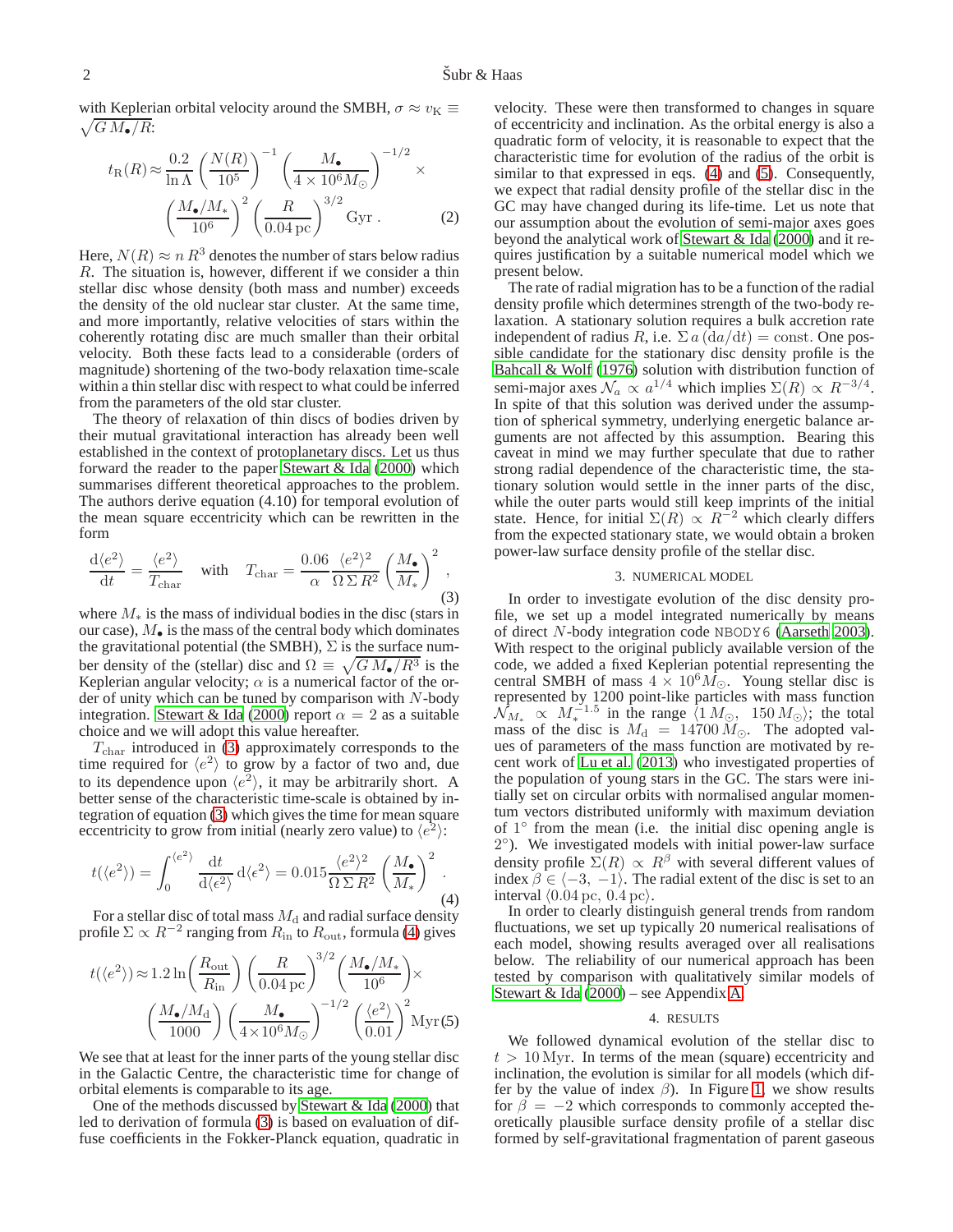

<span id="page-2-0"></span>FIG. 1.— Temporal evolution of the mean values of square of orbital eccentricity (solid line) and inclination (dashed line) of the stellar orbits in the disc for  $\beta = -2$ . Thin dotted lines show dependency  $t^{1/4}$  for comparison.



<span id="page-2-1"></span>FIG. 2.— Distribution of semi-major axes of the stellar disc at  $t = 6$  Myr for model with initial distribution  $\mathcal{N}_a \propto a^{-1}$ , i.e.  $\Sigma(R) \propto R^{-2}$  (solid line). Thin dotted line shows the initial state.

disc. Both mean values of squared eccentricity and inclination,  $\langle e^2 \rangle$  and  $\langle i^2 \rangle$ , gradually grow, i.e. the velocity dispersion within the disc evolves towards isotropy and the disc becomes geometrically thicker. At later stages, evolution of eccentricity follows theoretically predicted relation  $\langle e^2 \rangle^{1/2} \propto t^{1/4}$ (eq. [4,](#page-1-1) see also [Stewart & Ida 2000\)](#page-5-7). According to our numerical model, inclinations evolve somewhat faster than eccentricities and the expected relation  $\langle i^2 \rangle^{1/2} \approx 0.5 \langle e^2 \rangle^{1/2}$ holds only approximately. This apparent discrepancy is due to that the theoretical prediction does not consider temporal evolution of the disc surface density. [Stewart & Ida](#page-5-7) [\(2000\)](#page-5-7) have shown (and we have also verified on appropriate models – see Appendix [A\)](#page-5-9) that after renormalisation to constant surface density, evolution of the mean square eccentricity and inclination matches the theoretical lines much better. The renormalisation to constant density is, however, not possible for models with radially dependent surface density which differs by more than an order of magnitude between the inner and outer edge.

In contrary to inclinations and eccentricities, moments of the distribution of semi-major axes do not provide so clear view on temporal evolution of the system. This is mainly due to already initial order of magnitude spread of semi-major axes which even grows in time – few stars become unbound, i.e. reaching negative values of semi-major axis, few others

are scattered to loosely bound orbits with  $a > 1$  pc. We therefore plot the distribution function,  $\mathcal{N}_a$ , of semi-major axes itself at  $t = 6$  Myr for the model with  $\beta = -2$  in Figure [2.](#page-2-1) The evolved distribution function clearly cannot be fitted by a single power-law. For  $a \in (0.1 \text{ pc}, 0.4 \text{ pc})$  it is still close to the initial shape,  $\mathcal{N}_a \propto a^{-1}$ , while in the range  $\langle 0.04 \,\text{pc}, \, 0.1 \,\text{pc} \rangle$  the distribution function is roughly constant (cf. the [Bahcall & Wolf](#page-4-9) solution,  $\mathcal{N}_a \propto a^{1/4}$ ).

The above introduced numerical model gives  $\sqrt{\langle e^2 \rangle} \approx 0.3$ at  $t = 6$  Myr (which is the estimated age of the young stars in the GC). For the parameters of the model and this value of the mean eccentricity, formula [\(5\)](#page-1-2) gives characteristic time  $t(\langle e^2 \rangle) \approx 20$  Myr at the disc inner edge if we replace  $M_*$  with  $\langle M_* \rangle$  which equals  $\approx 12 M_{\odot}$  in our case. The fact that the numerical model shows evident disc evolution up to  $R \approx 0.1$  pc already at  $t \approx 6$  Myr is likely due to the broad mass spectrum which is known to accelerate the two-body relaxation driven evolution of self-gravitating systems.

Figure [3](#page-3-0) demonstrates that the flattening of the distribution of the semi-major axes in the inner parts of the disc holds for a wide range of initial values of index  $\beta$ . This suggests a possibility that there exists an equilibrium state, towards which the two-body relaxation of a thin stellar disc around a dominating central mass leads. The equilibrium state inferred from our numerical models,  $\mathcal{N}_a \approx$  const., appears to be close to the [Bahcall & Wolf](#page-4-9) [\(1976\)](#page-4-9) solution mentioned in Section [2.](#page-0-1) Due to the radial dependence of the relaxation time, the flat distribution of semi-major axes settles first in the inner parts of the disc and gradually propagates outwards. In the outer parts of the disc, where the two-body relaxation time-scale is still longer than the evolution time, the distribution is affected much less.

A generic consequence of the shear which acts in differentially rotating discs is their radial spreading (both inward and outward). We attribute two features of the distribution shown in Figure [3](#page-3-0) to this process: first, it is the steepening of the initial density profile, visible particularly for model with  $\beta = -3$  beyond  $R \approx 0.1$  pc, which is due to stars that migrated outward from the inner, very dense region. Second, as the rate of radial migration is proportional to the disc density, we see more prominent inward migration of stars across the initial disc inner radius for steeper density profiles (lower  $\beta$ ). We will discuss this effect in Section [6](#page-4-11) in the context of the S-stars.

Distribution of the semi-major axes of the young stars in the GC cannot be determined from the observational data without some à priori assumptions about their configuration. Hence, instead of attempting to compare the output of our model with (biased) deprojected structure of the system of young stars in the GC, we plot projected surface density of the system in our model in Figure [4.](#page-3-1) For this purpose, we choose angle 127◦ between the line-of-sight and the symmetry axis of the disc which corresponds to the inclination of the young stellar disc in the GC with respect to the plane of the sky given by [Paumard et al. \(2006](#page-5-2)); other authors report only slightly different values, e.g.  $123^\circ$  is the best fit of [Levin & Beloborodov](#page-5-3) [\(2003\)](#page-5-3) who identified the young stellar disc for the first time. Together with the lines determined from our numerical models, we show projected surface density of *all* the young stars in the GC (points in Figure [4\)](#page-3-1) as given in [Do et al. \(2013](#page-4-2)). We do not consider reasonable to fit the models against the surface density determined from observations which suffers from too large errors. Still, according to a by-eye compar-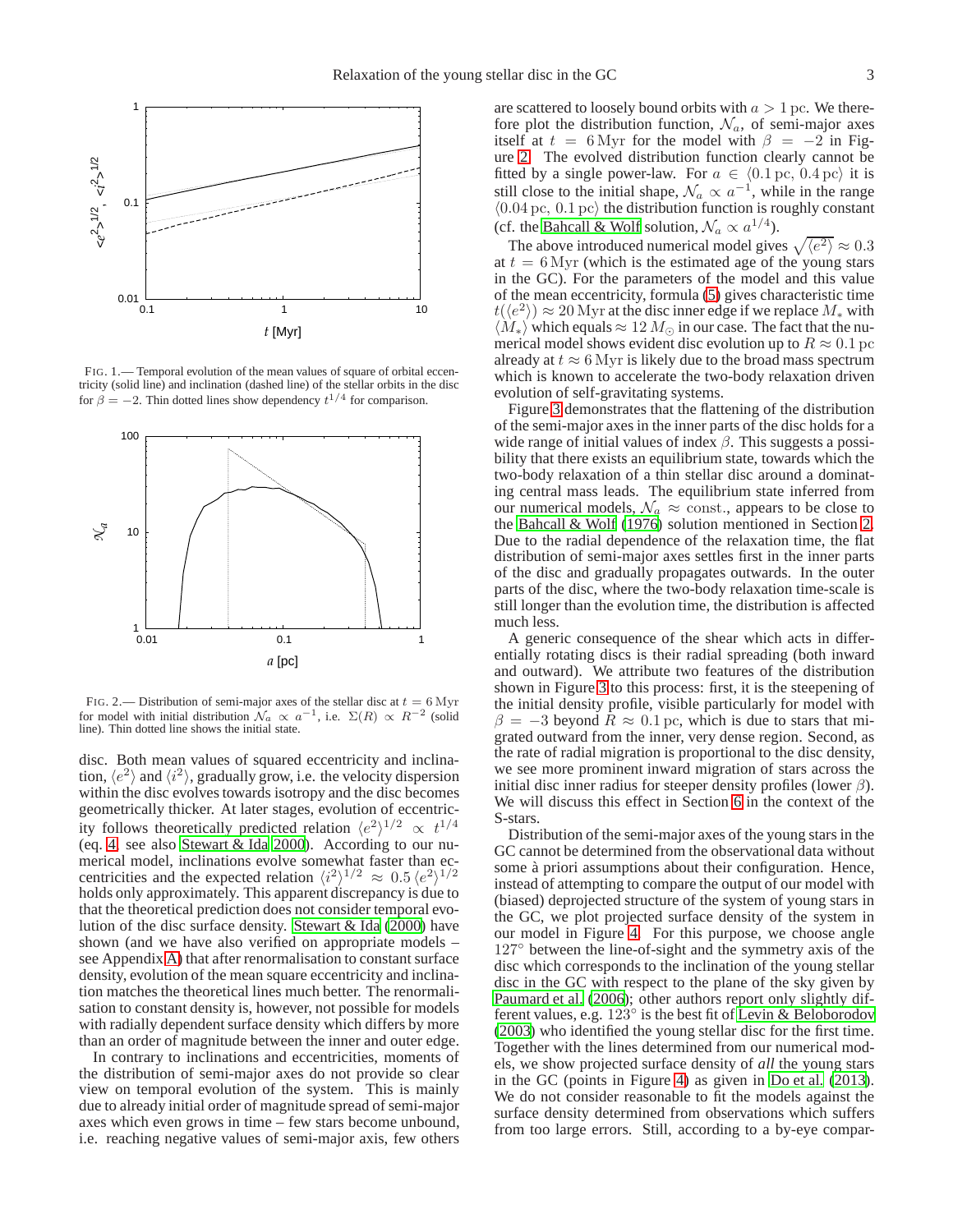

<span id="page-3-0"></span>FIG. 3.— Arbitrarily normalised distributions of semi-major axes for models with different initial surface density profiles,  $\Sigma \propto R^{\beta}$ , as indicated in each panel. Solid lines show evolved states at  $t = 6$  Myr, while thin dotted lines represent the initial states.



<span id="page-3-1"></span>FIG. 4.— Projected radial surface density profile,  $\Sigma_{\rm p}(R_{\rm p})$ , of the evolved stellar disc with initial value of index  $\beta = -1.5$  within the interval  $a \in \langle 0.03 \text{ pc}, 0.6 \text{ pc} \rangle$  (solid line) and  $\beta = -2$  for  $a \in$  $(0.04 \,\text{pc}, \, 0.4 \,\text{pc})$  (dashed line). Thin dotted line shows the initial state of the model with  $\beta = -1.5$ . The data points represent projected density as determined by Do et al.  $(2013)$  with scaling  $1'' = 0.04$  pc. Note that the rightmost data point was not displayed in Figure 13 of the original paper as the authors restricted themselves to the region below 12′′. The modelled density profiles are normalised arbitrarily to match the observational data.

ison, the model with initial density profile  $\Sigma(R) \propto R^{-2}$ in  $(0.04 \,\mathrm{pc}, \, 0.4 \,\mathrm{pc})$  somewhat differs from the observational data. Hence, we also show results for another model with  $\beta$  = -1.5 and  $R \in \langle 0.03 \text{ pc}, 0.6 \text{ pc} \rangle$  which matches the observational data reasonably well. Comparison of the two models further indicates that the profile below  $\approx 0.1$  pc is not much affected by manipulation with the model parameters, while these may be eventually used to fit the observational data in the outer parts of the disc. In this context, the most recently reported smaller outer radius of the disc at  $\approx 0.13$ pc [\(Yelda et al. 2014\)](#page-5-10) can also be straightforwardly accommodated.

### 5. DISCUSSION

In previous sections, we have learned that the two-body relaxation can lead to rapid changes of the density profile of a stellar disc around a SMBH. The question now is whether this process cannot be marginalised by some other, stronger effect. In Section [2](#page-0-1) we have indirectly argued that the two-



<span id="page-3-2"></span>FIG. 5.— Distribution of semi-major axes of stars forming the initially thin stellar disc after several Myrs of dynamical evolution. Individual lines correspond to model with standalone disc of stars in the dominating potential of the central mass (dashed), disc in the potential of the central mass superposed with smooth analytical potential mimicking the old star cluster (dotted) and stellar disc embedded in a spherical cluster of 8000 gravitating point-like particles (solid).

body relaxation within the whole central star cluster is likely to act on an orders of magnitude longer time-scale than the two-body relaxation within the disc. Another forms of relaxation, in particular the vector resonant relaxation, however, may be stronger opponents. The characteristic time-scale of the vector resonant relaxation is [\(Rauch & Tremaine 1996](#page-5-11); [Hopman & Alexander 2006\)](#page-5-12)

$$
t_{\text{RR},\mathbf{v}}(a) \approx 0.6 \left(\frac{M_{\bullet}}{M_{*}}\right) \frac{P(a)}{N^{1/2}(a)}, \qquad (6)
$$

where  $P(a) = 2\pi \sqrt{a^3/GM_{\bullet}}$  is the orbital period of a star on orbit with semi-major axis a and  $N(a)$  is the number of stars with semi-major axis  $\lt a$ . For a star cluster with radial density profile  $\rho(R) \propto R^{\gamma}$  this roughly implies

$$
t_{\rm RR,v}(R) \approx 2 \left(\frac{M_{\bullet}/M_{\rm c,0.04}}{100}\right)^{1/2} \left(\frac{M_{\bullet}/M_{\ast}}{10^6}\right)^{1/2} \times \left(\frac{M_{\bullet}}{4 \times 10^6 M_{\odot}}\right)^{-1/2} \left(\frac{R}{0.04 \,\rm pc}\right)^{-\gamma/2} \rm Myr (7)
$$

with  $M_{c,0.04}$  denoting the mass of the nuclear star cluster below 0.04 pc. The process of vector resonant relaxation generally leads to changes of orientations of the orbits, i.e. it tends to disrupt (thicken) the disc. Similarly to the two-body relaxation within the disc, it is efficient mainly at small radii. A full  $N$ -body model including the old star cluster is needed to determine, whether the resonant relaxation among the young and old stars could dominate over the two-body relaxation within the disc and, consequently, suppress the evolution of its radial density profile.

A true full N-body model of the inner parsec of the GC is beyond our current computational capabilities. Nevertheless, in order to obtain some test of influence of the self-gravitating nuclear star cluster upon the dynamical evolution of the disc, we introduce a simplified model. The stellar disc is represented by 200 equal-mass stars of mass  $100 M_{\odot}$ , forming an initially thin disc with opening angle 4 ◦ which spans from 0.04 pc to 0.4 pc with surface density  $\Sigma(R) \propto R^{-2}$  (i.e. with the distribution of semi-major axes falling as  $a^{-1}$ ). We followed evolution of either the standalone disc in the dominat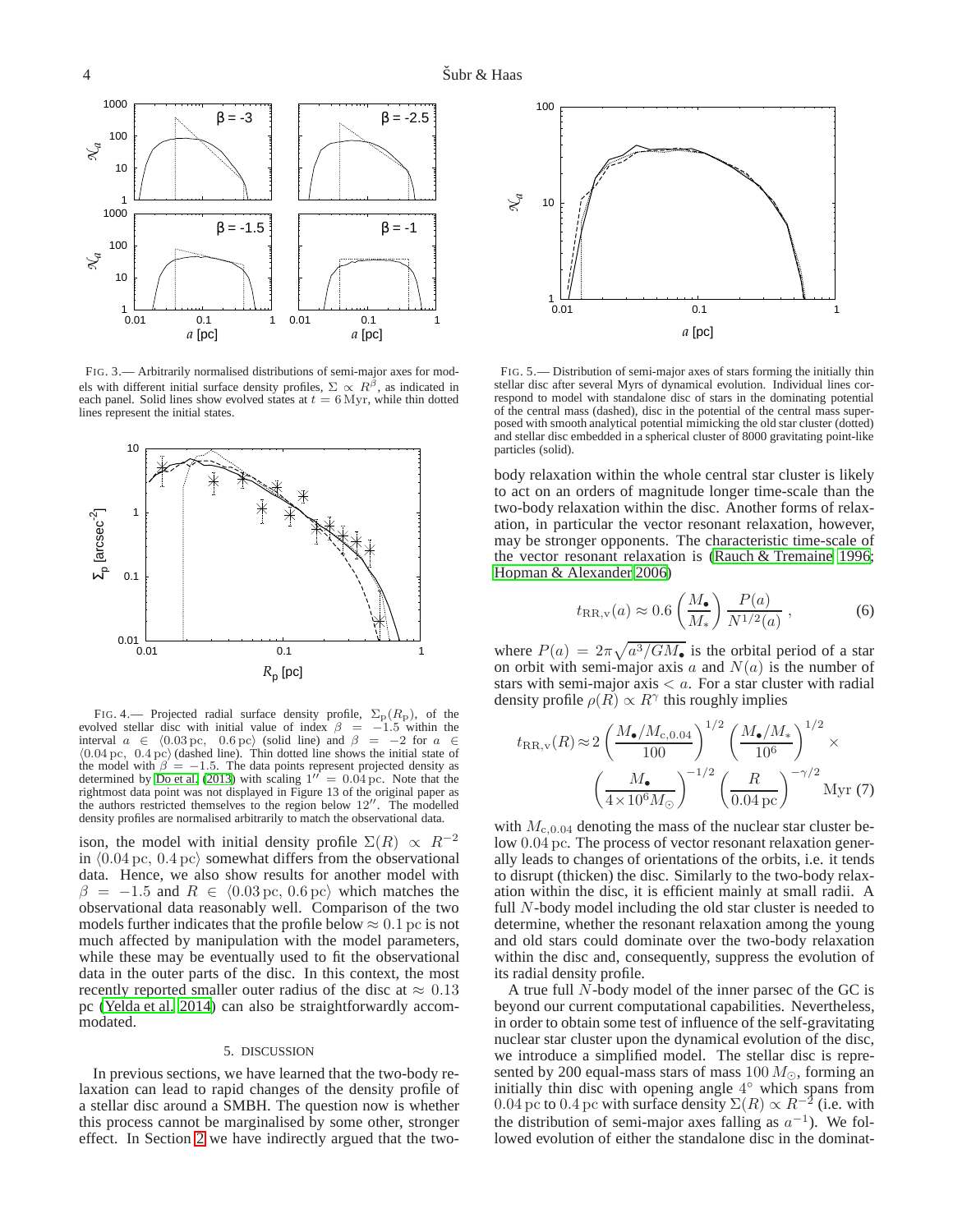ing potential of the central SMBH of mass  $4 \times 10^6 M_{\odot}$  or with the central Keplerian potential superposed with a smooth potential of mass with radial density profile  $\rho(R) \propto R^{-7/4}$  (i.e. the [Bahcall & Wolf 1976](#page-4-9) solution) and, finally the stellar disc embedded in a spherical cluster of 8000 stars of mass 50  $M_{\odot}$ with [Bahcall & Wolf \(1976\)](#page-4-9) distribution of semi-major axes and thermal ( $\mathcal{N}_e \propto e$ ) distribution of eccentricities. The evolved distributions of semi-major axes are shown in Figure [5.](#page-3-2) The individual models give results that are close enough to each other to make a conclusion that the presence of the spherical old star cluster affects the evolution of the stellar disc only marginally.

Beside the random torques from individual stars of the old star cluster, a systematic influence of massive sources of gravity upon the young stellar disc could also weaken the impact of two-body relaxation. Such sources have already been discussed in the literature. Let us mention work of [Nayakshin et al.](#page-5-13) [\(2006\)](#page-5-13) and Löckmann & Baumgardt (2009) who considered evolution of two stellar discs due to mu-tual gravitational torques, works of [Subr et al.](#page-5-15) [\(2009\)](#page-5-15) and [Haas et al. \(2011a,](#page-5-16)[b\)](#page-5-17) taking into account torque exerted on the stellar disc by external massive gaseous torus, or paper of [Mapelli et al. \(2013](#page-5-18)) dealing with the torques due to remnants of the gaseous disc which gave birth to the young stars. A general statement about the effect of systematic torques from massive, roughly axisymmetric source of gravity upon the young stellar disc is that it leads to a change of the orientation of the orbits of the stars in the disc. The strength of the effect rapidly decreases with the separation of the particular star and the perturbing source. In accord with this, [Subr et al.](#page-5-15) [\(2009](#page-5-15)); [Haas et al. \(2011a](#page-5-16)[,b\)](#page-5-17) and [Mapelli et al. \(2013](#page-5-18)) concluded that the perturbations under their consideration affect mainly the outer parts of the disc, i.e. the two-body relaxation is likely to be dominant in the inner parts of the stellar disc. In the case of two, mutually interacting discs of similar radii, it is a matter of their mass, whether this interaction will lead to a fast puff-up (i.e. lowering their densities) which could make the two-body relaxation marginal.

# 6. CONCLUSIONS

<span id="page-4-11"></span>We have shown that two-body relaxation may play an important role in evolution of the radial density profile of a thin stellar disc around a supermassive black hole given the disc is initially near-circular. This assumption keeps the relative velocities of the stars in the disc low enough to enable them to effectively interact. In particular, considering the parameters of the young nuclear cluster in the Galactic Centre, such a disc evolves on a time-scale comparable to its age.

The question of evolution of semi-major axes of stars forming a self-gravitating disc around a SMBH was also addressed by [Gualandris et al.](#page-5-19) [\(2012\)](#page-5-19) who did not find any significant evolution of the radial density profile in their numerical models. This is likely due to the fact that their distribution of initial eccentricities of the orbits in the disc was peaked at value

 $\sqrt{\langle e^2 \rangle} \approx 0.3$ . From the point of view of dynamical evolution, the results of [Gualandris et al.](#page-5-19) [\(2012\)](#page-5-19) are in accord with our findings as our calculations confirm that after  $\sqrt{\langle e^2 \rangle} \approx 0.3$  is reached, the evolution of the distribution of semi-major axes is negligible. In addition, Löckmann & Baumgardt [\(2009\)](#page-5-14) also noticed accelerated energy relaxation in their models of stellar discs with small initial eccentricities ( $\langle e \rangle \approx 0.03$ ), attributing it (as we do) to low relative velocities and high density.

Let us emphasise that it is important to be cautious when interpreting the observational data with respect to the theoretical expectations about the *initial* state of the system under consideration. In particular, in this paper we have shown that starting from a rather simple initial configuration, the dynamical evolution of the young stellar system in the GC over a few millions of years may lead to a state compatible with recent observational data. Within the framework of our model, the characteristic time-scale of the disc evolution grows with the radial distance from the centre (for reasonable initial profiles). We thus suggest that only the outer parts of the disc ( $\geq 0.1$  pc) may serve for determining its initial state. In the inner parts, where the two-body relaxation is more efficient, the distribution of semi-major axes tends to be flat, implying the surface density decreasing roughly as  $R^{-1}$  which is remarkably close to the value reported by [Buchholz et al. \(2009\)](#page-4-0).

We have further shown that large density at the inner edge of the disc leads to its significant spreading towards the centre. For  $\beta = -2$  we obtained minimum value of semi-major axis averaged over 20 realisations of the numerical model  $\langle a_{\rm min} \rangle \approx 0.019$  pc at  $t = 6$  Myr, i.e. less than one half of the initial inner radius of the disc. For  $\beta = -3$  we got even lower value,  $\langle a_{\text{min}} \rangle \approx 0.01$  pc. Hence, we speculate that twobody relaxation may have played an important role for the S-stars which are orbiting the supermassive black hole with semi-major axes  $0.005$  pc  $\le a \le 0.04$  pc. Although it seems that even a disc with the unrealistically steep initial density profile does not provide sufficiently tight orbits, the two-body relaxation may have worked on a longer period of time provided the S-stars originate from some previous star formation episode and, at the same time, if not placing the S-stars to their orbits, two-body relaxation may have helped to do so other processes, e.g. the tidal disruption of binaries on highly eccentric orbits around the SMBH (see e.g. Löckmann et al. [2009;](#page-5-20) [Perets & Gualandris 2010](#page-5-21)).

### ACKNOWLEDGMENTS

We appreciate kind help of the author of the NBODY6 code, Sverre Aarseth, with tuning the code for a better performance with the additional Keplerian potential and Tuan Do for providing us with the data plotted in Figure [4.](#page-3-1) This work was supported in part by the National Science Foundation under Grant No. PHYS-1066293 and the hospitality of the Aspen Center for Physics. We appreciate a financial support from the Czech Ministry of Education through the grant LD12065 (the European Action COST MP0905) and the Research Program MSMT0021620860.

#### **REFERENCES**

- <span id="page-4-10"></span>Aarseth S., 2003, Gravitational N-Body Simulations (Cambridge: Cambridge Univ. Press)
- <span id="page-4-6"></span>Alexander R. D., Begelman M. C., Armitage P. J., 2007, ApJ, 654, 907
- <span id="page-4-9"></span>Bahcall J. N., Wolf R. A., 1976, ApJ, 209, 214
- <span id="page-4-3"></span>Bartko H., Martins F., Fritz T. K., et al., 2009, ApJ, 697, 1741
- <span id="page-4-4"></span>Bartko H., Martins F., Trippe S., et al., 2010, ApJ, 708, 834

<span id="page-4-8"></span>Binney J., Tremaine S., 1987, Galactic Dynamics (Princeton: Princeton Univ. Press)

- <span id="page-4-0"></span>Buchholz R. M., Schödel R., Eckart A., 2009, A&A, 499, 483
- <span id="page-4-7"></span>Cuadra J., Armitage P. J., Alexander R. D., 2008, MNRAS, 388, L64
- <span id="page-4-1"></span>Do T., Ghez A. M., Morris M. R., et al., 2009, ApJ, 703, 132
- <span id="page-4-2"></span>Do T., Lu J. R., Ghez A. M., et al., 2013, ApJ, 764, 154
- <span id="page-4-5"></span>Ghez A. M., Salim S., Hornstein S. D., et al., 2005, ApJ, 620, 744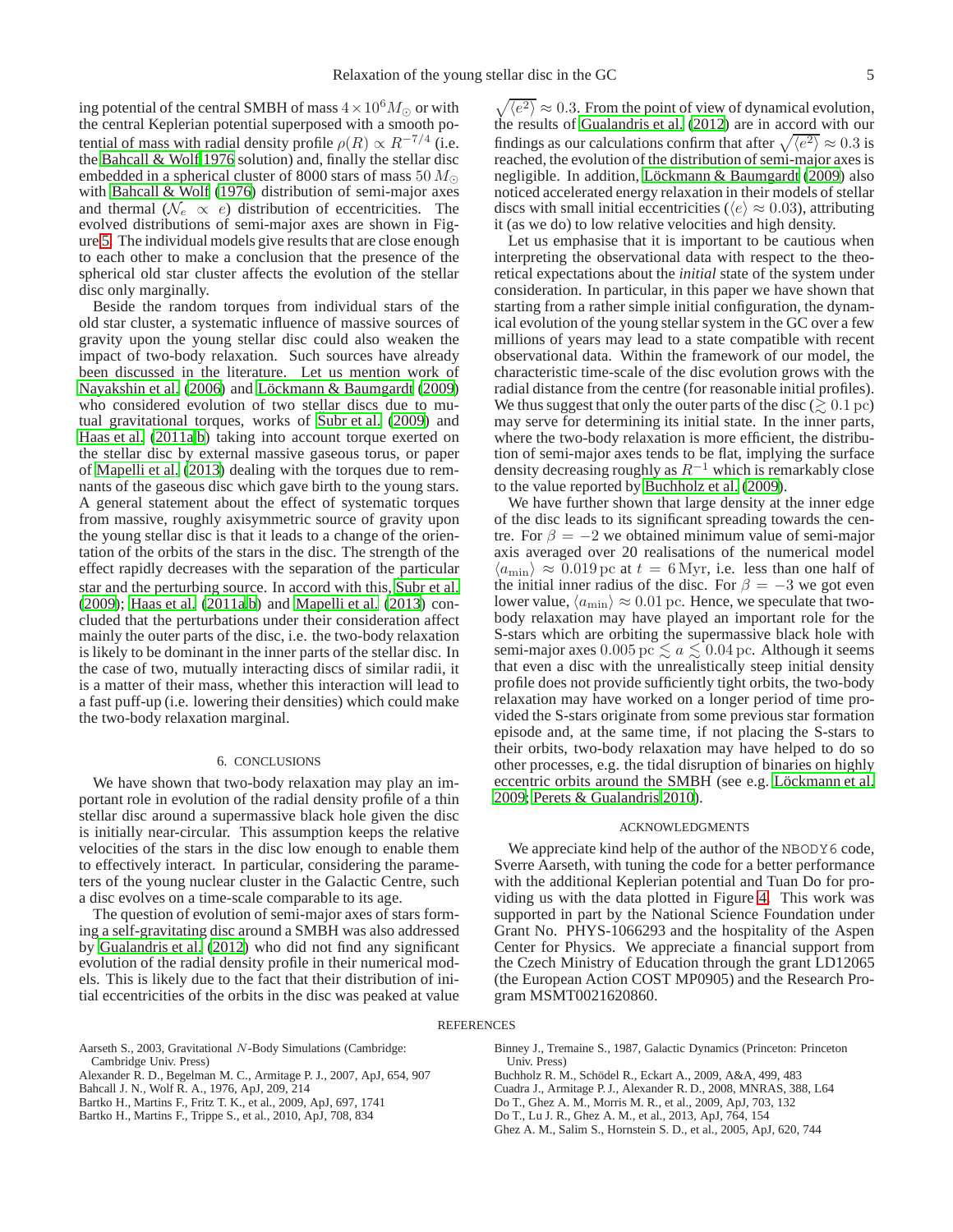

<span id="page-5-23"></span>FIG. 6.— Left: temporal evolution of surface density,  $\sigma$  (dashed line),  $e_H$  (solid line) and  $i_H$  (dotted line) of a narrow ring of 1024 bodies of mass  $M =$  $5 \times 10^{-10} M_{\bullet}$  orbiting on nearly Keplerian orbits around  $M_{\bullet}$ . The system is scaled to Solar system parameters for the sake of comparison with Figure 2 of [Stewart & Ida \(2000](#page-5-7)). Right: evolution of  $e_H$  and  $i_H$  for three different systems with time scaling according to formula [\(A1\)](#page-5-22). Solid line stands for model with 1024 particles of mass  $\overline{M} = 5 \times 10^{-10} M_{\bullet}$ , dotted one for 256 particles of mass  $M = 5.12 \times 10^{-7} M_{\bullet}$  and dashed one for the case of 40 particles of mass  $M = 3 \times 10^{-6}$ . Thin dotted lines show  $t^{1/4}$  dependence for comparison.

<span id="page-5-19"></span><span id="page-5-17"></span><span id="page-5-16"></span><span id="page-5-12"></span><span id="page-5-6"></span><span id="page-5-3"></span><span id="page-5-1"></span><span id="page-5-0"></span>Ghez A. M., Salim S., Weinberg N. N., et al., 2008, ApJ, 689, 1044 Gillessen S., Eisenhauer F., Trippe S., et al., 2009, ApJ, 692, 1075 Gualandris A., Mapelli M., Perets H. B., 2012, MNRAS, 427, 1793 Haas J., Šubr L., Kroupa P., 2011a, MNRAS, 412, 1905 Haas J., Šubr L., Vokrouhlický D., 2011b, MNRAS, 416, 1023 Hopman C., Alexander T., 2006, ApJ, 645, 1152 Levin Y., 2007, MNRAS, 374, 515 Levin Y., Beloborodov A. M., 2003, ApJ, 590, L33 Lin D. N. C., Pringle J. E., 1987, MNRAS, 225, 607 Löckmann U., Baumgardt H., 2009, MNRAS, 394, 1841 Löckmann U., Baumgardt H., Kroupa P., 2009, MNRAS, 398, 429 Lu J. R., Ghez A. M., Hornstein S. D., 2009, ApJ, 690, 1463 Lu J. R., Do T., Ghez A. M. et al., 2013, ApJ, 764, 155 Mapelli M., Gualandris A., Hayfield T., 2013, MNRAS, 436, 3809 Nayakshin S., Dehnen W., Cuadra J., Genzel R., 2006, MNRAS, 366, 1410 Paumard T., Genzel R., Martins F. et al., 2006, ApJ, 643, 1011 Perets H. B., Gualandris A., 2010, ApJ, 719, 220 Rauch K. P., Tremaine S., 1996, New Astronomy, 1, 149 Stewart G. R., Ida S., 2000, Icarus, 143, 28 Subr L., Schovancová J., Kroupa P., 2009, A&A, 496, 695 Yelda S., Ghez A. M., Lu J. R., et al., 2014, ApJ, 783, 131

# <span id="page-5-21"></span><span id="page-5-18"></span><span id="page-5-15"></span><span id="page-5-13"></span><span id="page-5-11"></span><span id="page-5-10"></span><span id="page-5-8"></span><span id="page-5-7"></span><span id="page-5-4"></span><span id="page-5-2"></span>APPENDIX

# NUMERICAL TESTS

<span id="page-5-20"></span><span id="page-5-14"></span><span id="page-5-9"></span><span id="page-5-5"></span>In order to test robustness of the analytical results of [Stewart & Ida \(2000\)](#page-5-7) and their applicability to our configuration as well as to test reliability of the used numerical code, we have performed several numerical tests. First of them is slightly modified configuration #1 introduced in [Stewart & Ida \(2000](#page-5-7)), Section V.A. In particular, we integrated evolution of 1024 equal-mass particles of mass  $M = 5 \times 10^{-10} M_{\bullet}$  which formed initially a thin disc with constant surface d 1.028  $R_0$ . We set up initial inclinations such that  $i_H \equiv \sqrt{\langle i^2 \rangle} (3M_*/2M)^{1/3} = 1$ . For the sake of simplicity, we placed the stars on exactly circular orbits, which, however, are in this case nearly indistinguishable from orbits with eccentricities characterised by  $e_H \equiv \sqrt{\langle e^2 \rangle} (3M_{\bullet}/2M)^{1/3} = 2$  (i.e.  $\sqrt{\langle e^2 \rangle} \approx 0.001$ ) which is the initial value of [Stewart & Ida \(2000\)](#page-5-7). Left panel of Figure [6](#page-5-23) shows temporal evolution of surface density,  $\sigma$ , and orbital elements in terms of  $i_H$  and  $e_H$  for scaling  $M_\bullet = M_\odot$  and  $R_0 = 1$  AU. We see qualitative agreement with Figure 2 of [Stewart & Ida \(2000\)](#page-5-7), including  $\approx 20\%$  decrease of the disc surface density. In other words, there is no apparent discrepancy of our numerical results with respect to both numerical and analytical results of [Stewart & Ida \(2000\)](#page-5-7).

Let us note that the numerical results can be directly rescaled to arbitrary  $M_{\bullet}$  and  $R_0$  which implies time scaling  $t \to t t_s$  with  $t_s \equiv (R_0/1 \text{ AU})^{3/2} / (M_{\bullet}/M_{\odot})^{1/2}$ . Beside this trivial scaling, [Stewart & Ida \(2000\)](#page-5-7) state that the temporal evolution of  $i_{\rm H}$  and  $e_H$  can be scaled for varying disc surface density and mass of individual bodies (planetesimals in their case, stars in the context of our paper) in the disc. In particular, they show that two discs with surface densities  $\sigma_1$  and  $\sigma_2$  and disc bodies masses  $M_1$  and  $M_2$  will give  $i_{\text{H},1}(t) = i_{\text{H},2}(t_s' t)$  and, analogically,  $e_{\text{H},1}(t) = e_{\text{H},2}(t_s' t)$  with

<span id="page-5-22"></span>
$$
t'_{\rm s} \equiv \frac{\sigma_1}{\sigma_2} \left(\frac{M_2}{M_1}\right)^{1/3} \,. \tag{A1}
$$

We have tested this scaling by means of two additional models, one with 256 particles of mass  $M = 5.12 \times 10^{-7} M_{\bullet}$  and the other one with 40 particles of mass  $M = 3 \times 10^{-6} M_{\bullet}$ . In both cases, the disc of constant surface density spread initially from 0.944  $R_0$  to 1.056  $R_0$ . When rescaled to  $M_{\bullet} = 4 \times 10^6 M_{\odot}$  and  $R_0 = 0.04$  pc, both models have surface density comparable to the inner parts of the disc described in Section [3.](#page-1-3) In addition, masses of the bodies within the later model are approximately equal to the mean mass of stars in the models presented in this paper. Right panel of Figure [6](#page-5-23) shows temporal evolution of  $i_H$  and  $e_H$  for all of the three models introduced in this Appendix with time scaled according to eq. [\(A1\)](#page-5-22). Note that, in evaluation of  $t_s'$ , we have considered temporal evolution of  $\sigma$  which we determined numerically. For both  $i_H$  and  $e_H$ , lines for the three different models lie roughly on the top of each other, indicating that (i) the theory of [Stewart & Ida \(2000](#page-5-7)) holds for a wide range of the disc parameters and (ii) numerical results obtained using of the NBODY6 code are in agreement with this theory.